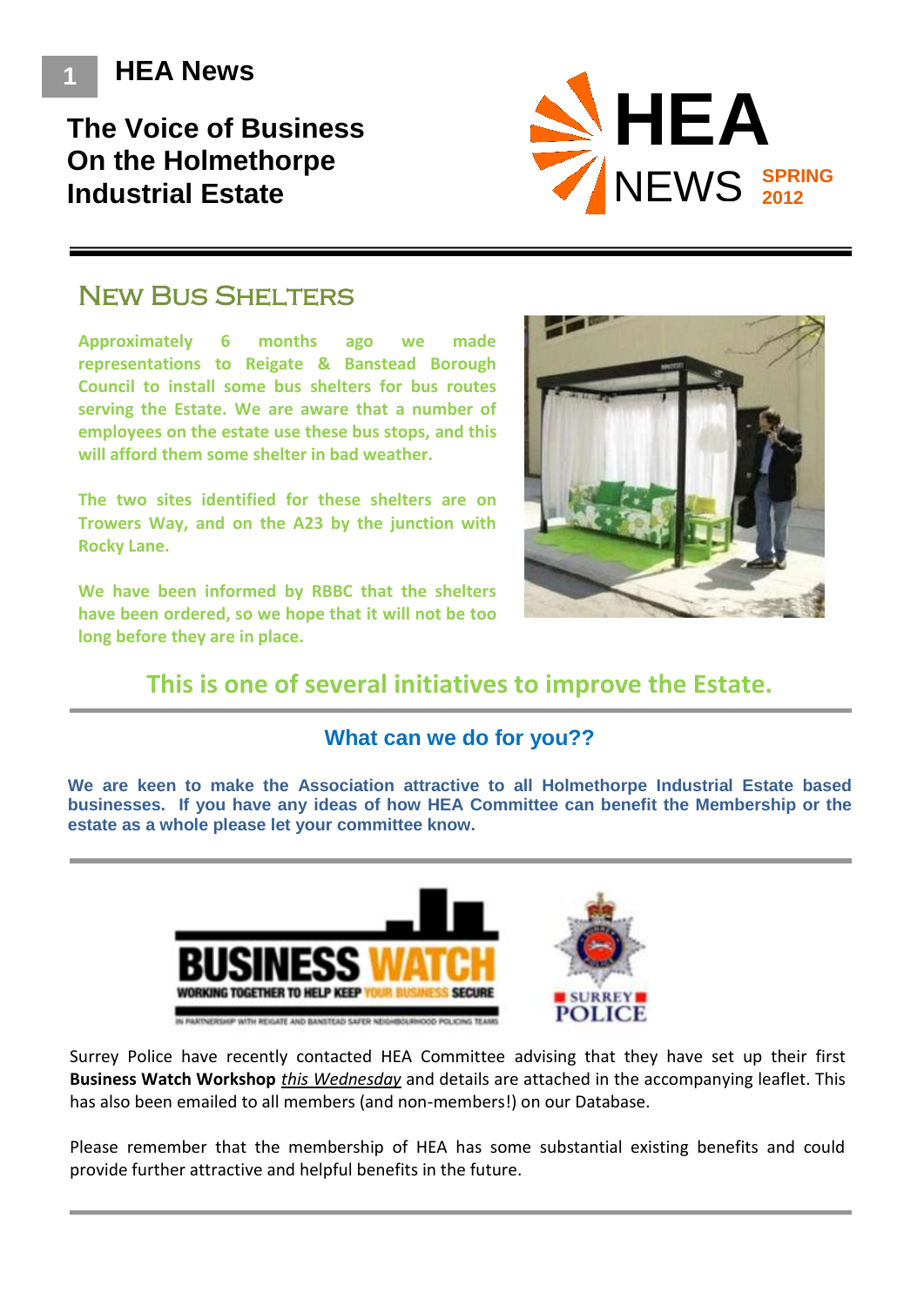### Estate Maintenance

s part of the Committee's ongoing program to ensure the Estate is aesthetically pleasing, the corner piece of land on the edge of Trowers Way and Holmethorpe Avenue will be landscaped by Spring 2012. *A*

Monthly maintenance is carried out on the Estate. The new landscaping will also deter dog walkers from using it for their dog's "convenience"!

All vegetation and trees which are on Holmethorpe boundaries and not private land are going to be cut back/lopped to the height of the six foot fences before Spring in order to assist CCTV and also to ensure the Estate continues to look welcoming. If there are any specific areas that you feel are not being maintained or you would like to discuss the maintenance, then please feel free to contact Sheila Ferguson - 01737 760104 [sheila.ferguson@omltd.com.](mailto:sheila.ferguson@omltd.com)





# **CCTV Improvements**

During our ongoing campaign to raise security awareness we have recently fitted bright, shiny new CCTV signs to about 17 locations on the Estate.

The signs not only provide a deterrent, but also indicate who should be contacted in case of a problem. The signs are in line with the regulatory advice we receive from Surrey Police and Reigate & Banstead Borough Council.

The signs were donated by Stocksigns, and erected by Jayhern Engineering, so our thanks go to Committee members Paul Meech and Matthew Johnson, who carried out the project. If any businesses require similar signs for their buildings please contact Matthew.

The message must be clear to would be criminals who come onto the Estate – there is no place to hide here!!

#### **Help us to help the CCTV Teams**

To further increase security, we ask all owners and tenants to check that their outdoor lighting/ PIR Detectors are in working order and not shining towards the camera; and that all foliage is cut back to improve sight lines for the CCTV cameras. It is important to ensure that the areas that need to be viewed by the cameras are well lit, and the lights are not 'blinding' cameras with flare etc. The HEA CCTV and Maintenance Teams are committed to making sure that the systems work to their full potential and to this end we spend a considerable amount each year clearing and trimming hedges, trees and shrubs. Foliage obscuring cameras that are not on HEA owned land needs to be maintained in a similar way.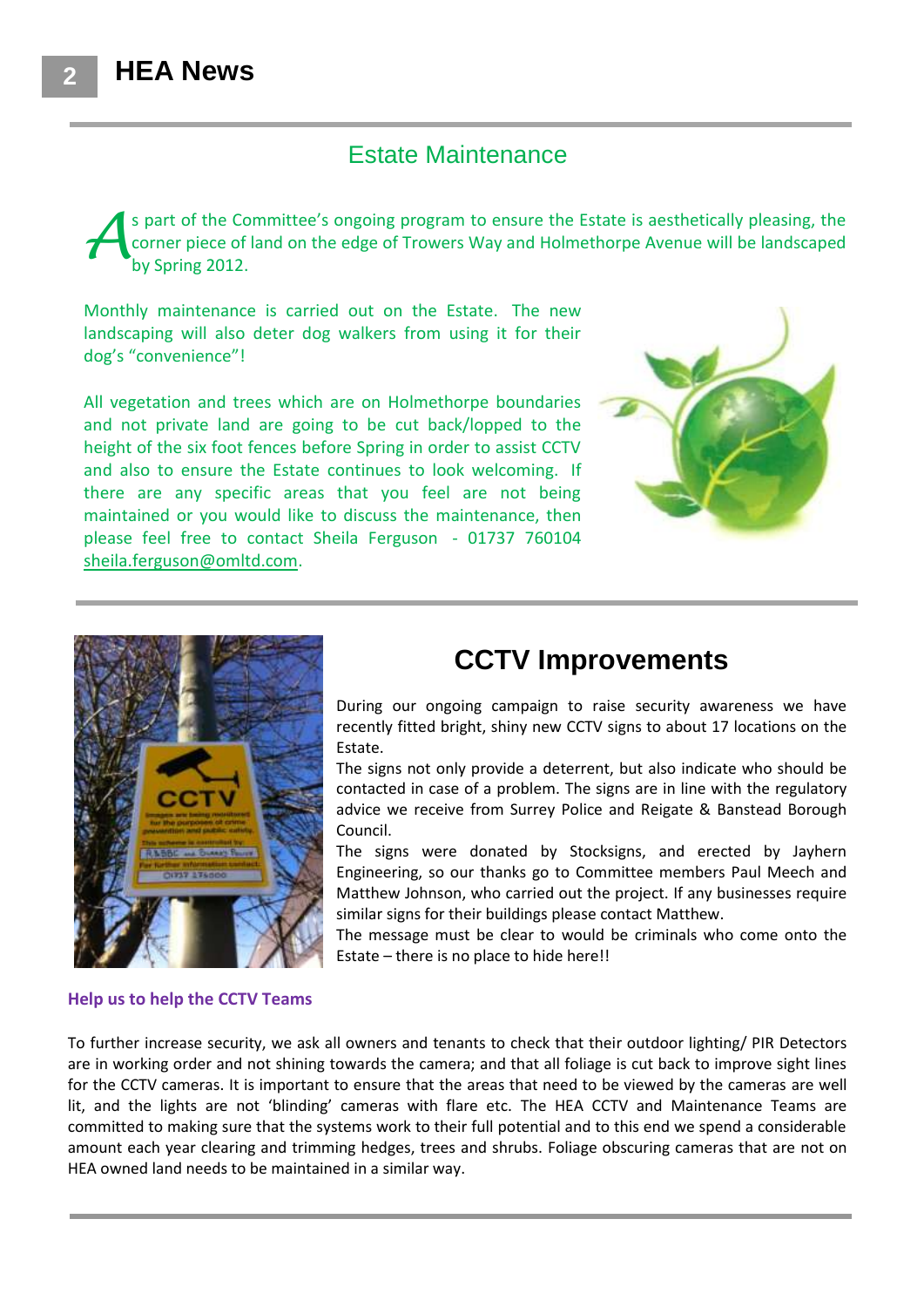

**Roads** We are in continuous communication with Surrey County Council<br>about the reads on the estate. This englise to filling pathology about the roads on the estate. This applies to filling potholes, gritting, and roadwork management. If you do notice a pothole it is always worth reporting it on the SCC website. They have an obligation to repair it.

> We have recently been advised by Linden Homes that the Ormside Way/Trowers Way roundabout has now been adopted by SCC. As you will have seen, the stone sets on this roundabout are being continually ripped out by lorries, causing the danger of loose rocks for cars. We are told that the roundabout will be resurfaced, with the tarmac area being extended closer to the centre.

> The centre of the roundabout should also be landscaped. We will continue to push for progress on this project.

Redhill Regeneration Forum, a task group made up of public and private sector organisations, was set up last year to drive forward and co-ordinate the regeneration of the town centre.

"We want Redhill to become a thriving town centre which is a prominent commercial location, a competitive retail destination and great place to live", said Chief Executive, John Jory.



### **Redhill Town Centre Area Action Plan – tell us what you think**

To help guide the regeneration of Redhill and make sure that the right type of development happens, in the right places, at the right time, we have put together an action plan, which we are now consulting on.

Redhill Town Centre Area Action Plan explains how the Council plans to improve Redhill, including proposals for redeveloping important sites, like Marketfield Way car park, Redhill Station, the Warwick Quadrant and Cromwell Road. The Area Action Plan will help to send a strong message to existing town centre occupiers and to potential inward investors that Redhill is an ambitious town which is open for business.



"This plan is the culmination of several years' work in planning the future Redhill and builds on feedback from previous consultations and updated research", said Cllr Natalie Bramhall, Executive Member for Priority Places. "Now we would like to hear your views on what we are proposing to do."

#### **Information**

You can find out more about the proposals on Redhill Town Centre Area Action Plan, including how you can have your say, can be found on the Reigate and Banstead Borough Council Website.